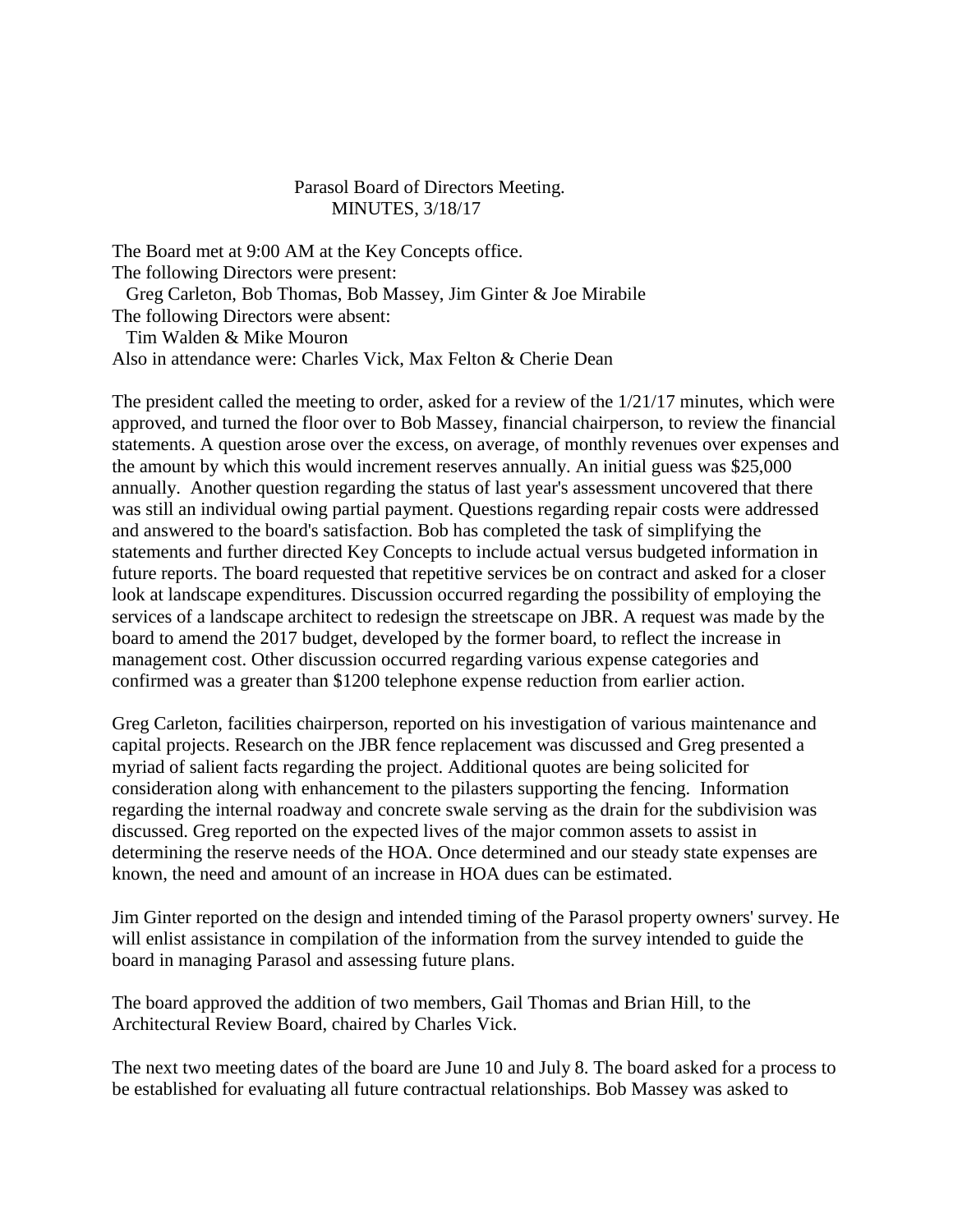summarize each current contract as the initial step in the process.

The board plans to begin the staggering of terms with the board election cycle for 2018.

Jim Ginter, who was asked to research and make recommendations with regard to an issue regarding violation of the covenant restricting side yard landscape for beach front lots. An extensive discussion took place on the issue, however it should be noted the ARB and/or the board did not have the authority in the past to grant exceptions to the HOA covenants. Jim provided the following analysis:

"As I understand it, I am to prepare and the board will review a mailing to the owners prior to the annual meeting in September. This mailing will describe a vote to be taken at the meeting. This vote will be on a proposed change to the Parasol covenants. If the covenant change is approved, then a written vote of all owner's present must be taken for the covenant change to be in effect. 51% of all owners must approve the change (proxies do not count for this purpose).

The motion to be put before the owners is:

'A question has been raised in one situation as it relates to the view of the Gulf being obstructed by the landscaping of others. The landscaping in question was approved by the PARB and installed in accordance with the approved plans, but the question still exists. As a means to minimize such conflicts in the future, the Board is recommending the Homeowners adopt a Resolution (covenant change) that states any landscaping that has been installed for two (2) years or more without a complaint having been formally registered is deemed in compliance with the Covenants of Parasol Place'.

The implications of this covenant change are as stated. Any landscaping at least two years old is grandfathered. Any new or replacement planting must meet the existing covenant requirements. Any owner whose view is obstructed by grandfathered landscaping will not have a right to insist on its removal.

The alternative to the covenant change is enforcement of the current covenants. As the board understands it, relevant sections of the covenants are:

Article VI, Section 3, Paragraph d.3

'As to all Gulf-front lots, the side yards and rear yards shall be left in their natural state, and shall not be landscaped except with native vegetation or foliage.'

Article VII, Section 3 (last sentence)

'Further, no owner shall construct or erect any structure or landscaping which would unreasonably interfere with the water view of such other lots.'

It is the board's understanding that several of the Gulf front lots currently are in violation of these covenant sections, even though plantings may have been approved by the board or its